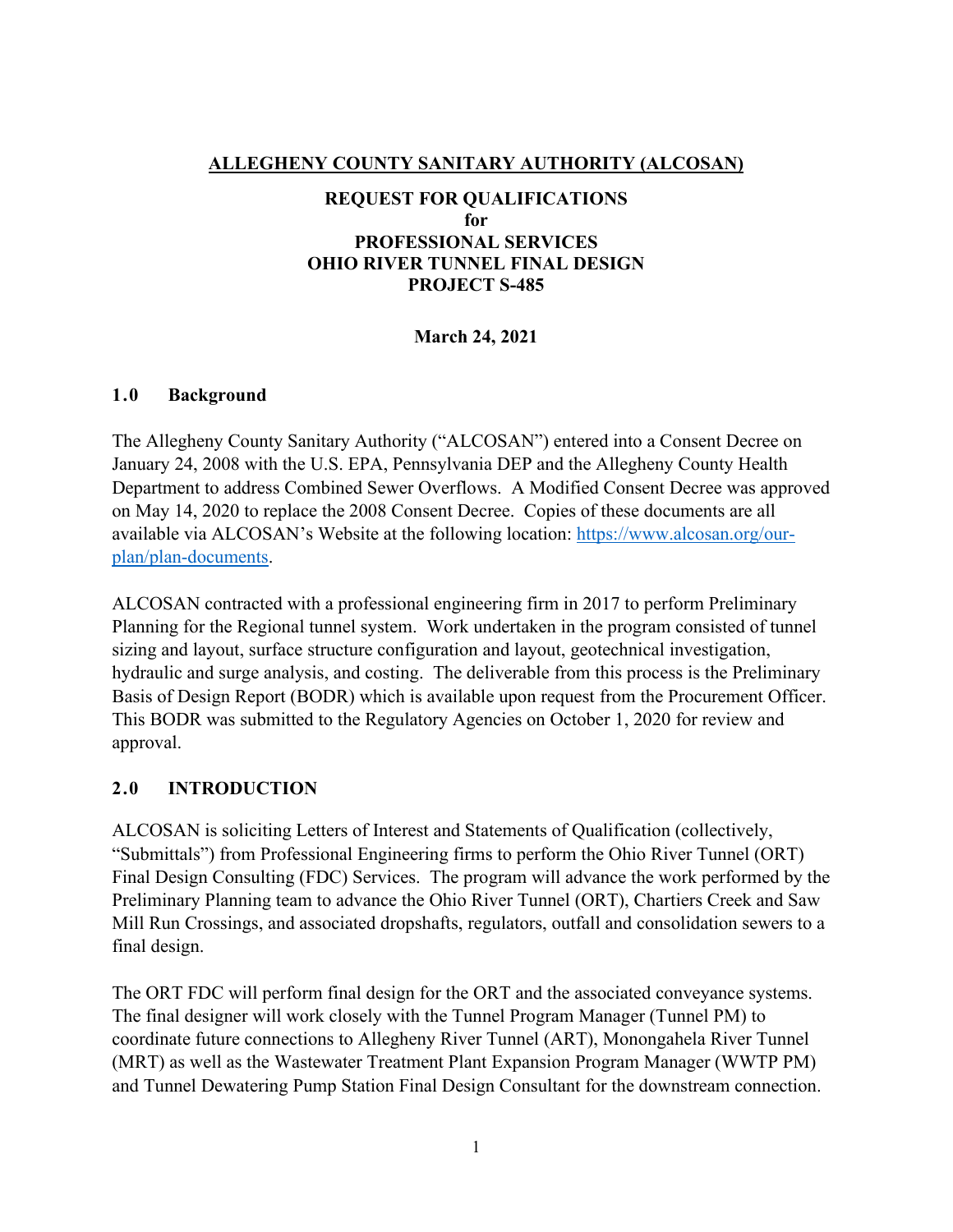The starting point for the ORT designer will be the review of several Preliminary Planning reports and memoranda. The primary report is the Preliminary Basis of Design Report and drawings which represent approximately the 20% design stage, as submitted for agency review and approval.

The prospective ORT FDCs will be provided the Preliminary Planning BODR report. The BODR report includes the Geotechnical Data Report (GDR) and Geotechnical Design Memorandum (GDM).

This request for qualifications document is intended to assist firms in preparing their Submittals for this project, specifically the final design of the ORT and associated facilities. All Submittals that fail to conform to requirements set forth herein will not be considered by ALCOSAN.

# **3.0 COMMUNICATIONS REGARDING THE REQUEST FOR QUALIFICATIONS**

Questions and requests for clarification regarding this Request for Qualifications ("RFQ") must be directed, in writing, to:

> Suzanne Thomas Procurement Officer Allegheny County Sanitary Authority 3300 Preble Avenue Pittsburgh, PA 15233-1092 Email: Suzanne.thomas@alcosan.org

Responses to all general questions and requests for clarification will be posted on ALCOSAN's website. ALCOSAN will provide, in writing, any clarifications, changes and/or other information deemed to be necessary as addenda to this RFQ. ALCOSAN cannot guarantee responses to any questions received after 2:00 p.m. April 30, 2021.

An informational meeting will be held on-line via Microsoft Teams on April 12, 2021 at 2:00 p.m. All parties interested in attending the informational meeting shall send an email to Suzanne Thomas. Please only register one person for each company. Companies may forward the invitation to their teams upon receipt. Once the emails are compiled, ALCOSAN will email a Microsoft Teams meeting invite. This meeting is not mandatory, but all interested parties are strongly encouraged to attend.

## **4.0 OBJECTIVE**

ALCOSAN proposes to retain a highly qualified firm to provide the services described herein. Firms and team members with significant experience in projects with similar characteristics will be given prime consideration for this project. Those firms that participate in this RFQ process will be referred to as "Proposers." "Proposer" and its Subconsultants shall be referred to collectively as the "Team." The successful team shall be referred to as the ORT Final Design Consultant.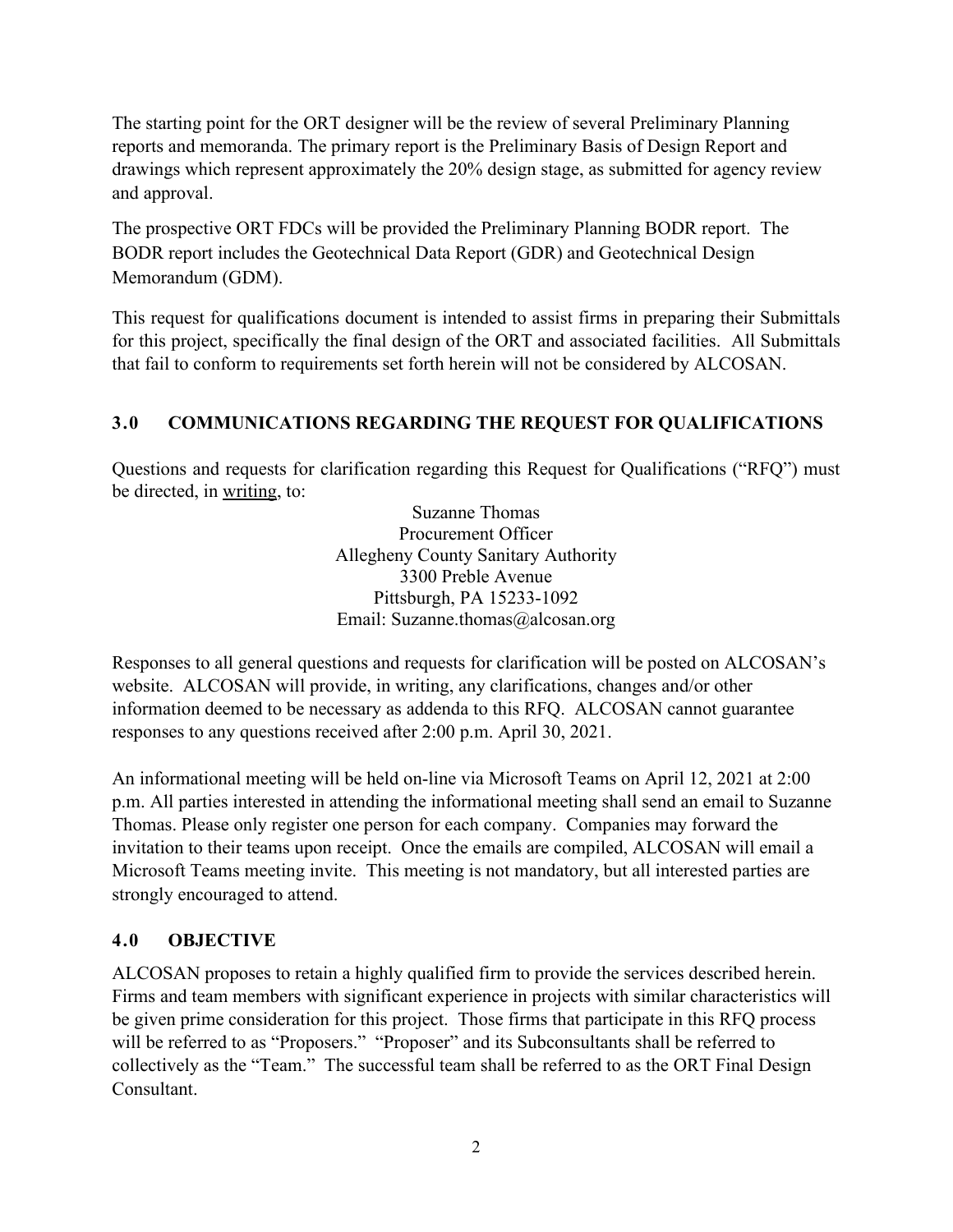## **5.0 SCOPE OF SERVICES**

|           | Project Name: Ohio River Tunnel (ORT) Final Design             |
|-----------|----------------------------------------------------------------|
| $No.$ :   | Project S-485                                                  |
| Location: | 3300 Preble Avenue, Pittsburgh, PA 15233                       |
| Schedule: | $2021 - 2025$ for design followed by approx. 6 years of design |
|           | services through construction and commissioning.               |

ALCOSAN anticipates the following, but is not limited to, these tasks and services:

- Provide survey services for all designed facilities (ALCOSAN monument TM is available upon request from the Procurement Officer).
- Preparation of biddable plans and specifications in accordance with Pennsylvania Municipal Authority procurement codes and regulations
- Evaluation and recommendations regarding contract packaging of near surface facilities including consolidation sewers and regulators
- Design instrumentation and controls for the tunnel system (e.g. control of gates, capture of level and flow data) and integration of tunnel SCADA with ALCOSAN's systems, especially with future systems for the WWTP and Tunnel Dewatering Pump Station.
- Preparation and submittal of intermediate design products at the 30%, 60% and 90% stages of completion for review by ALCOSAN and the Tunnel PM
- Evaluation and recommendations for construction methods/technologies
- Manage the design schedule to ensure Compliance Dates are achieved, notify owner of any deviations, and supply the Owner with remedies to prevent penalties from missed milestones
- Preparation and submittal of cost estimates and construction schedules at the 30%, 60% and 90% stages of completion
- Develop and maintain a risk register to manage risks including risks to schedule, cost and mitigation strategies to reduce or eliminate risk
- Identify required construction and permanent easements and work with the Property Acquisition Consultants to acquire any necessary property
- Coordinate and work closely with the Tunnel PM to ensure all future connections to the tunnel are considered in ensuring the efficient delivery of the three tunnels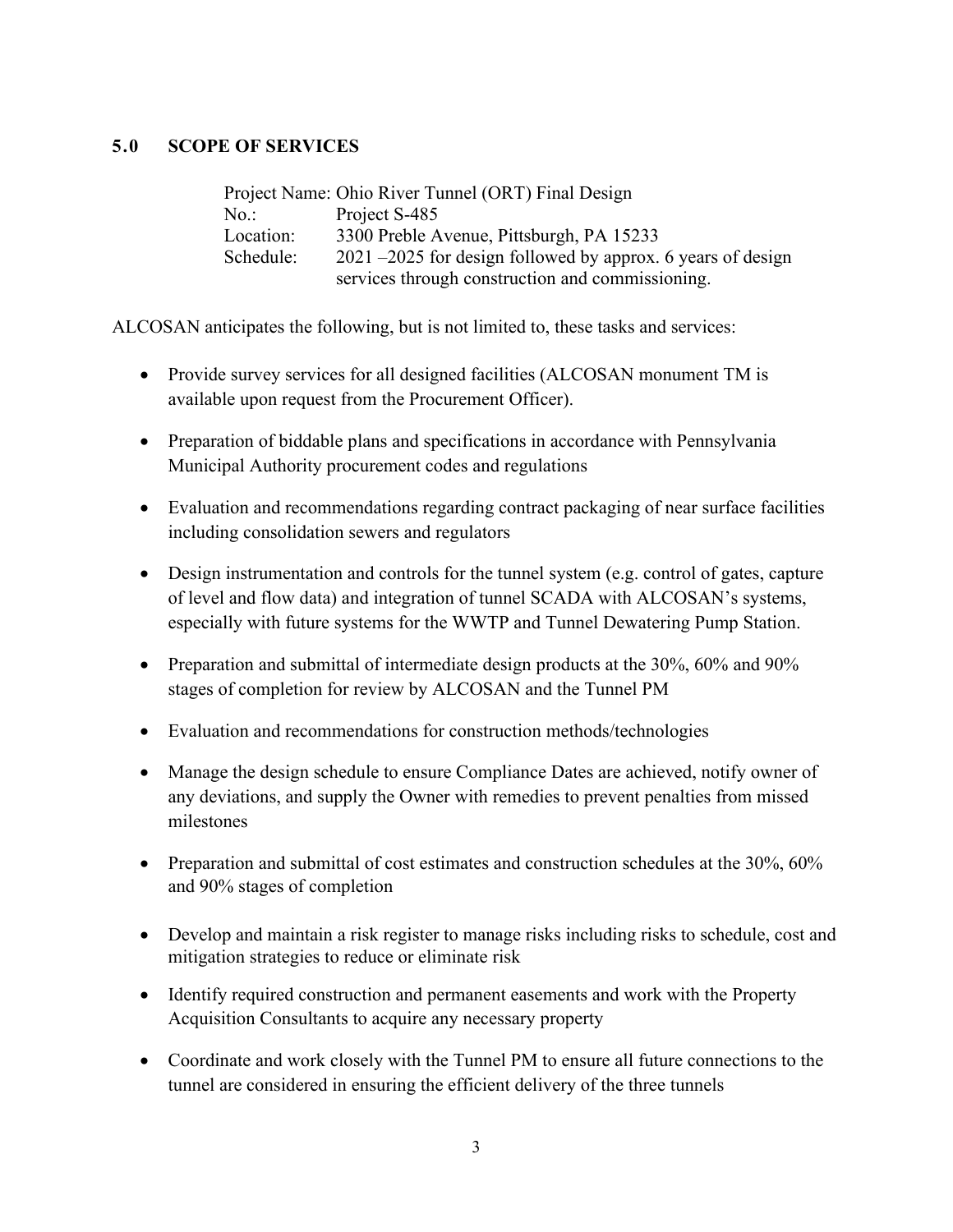- Coordinate with Tunnel Dewatering Pump Station FDC and with the WWTP PM.
- Identify 'green leave' behind projects and work with the Green Infrastructure Program Manager for the GROW Program and overall source control efforts
- Identify and obtain all necessary permits
- Field services to support final design packages including dye testing, field inspections, utility locating/coordination, condition assessments and line and level surveying of relevant infrastructure
- Perform Computational Fluid Dynamics of relevant hydraulic structures, tunnel pneumatic and surge conditions, odor release and management, sediment/grit assessments and other necessary modeling. Use and update Authority models to support final design. Delivery of Final Design Models to ALCOSAN
- When required, coordination with internal and external stakeholders.
- Enact a geotechnical program, building upon the first three rounds of drilling to supplement any areas needing further investigation.
- Participate in Construction Bidder Pre-Qualification

## Bidding Phase:

- o Attend the pre-bid meeting and prepare minutes
- o Respond to bidder questions
- o Assist in the writing of addenda
- o Assist in the evaluation of bids
- o Prepare schedule of design and construction deliverables

## Construction Phase:

- o Provide submittal evaluation/review.
- o Attend construction meetings
- o Perform site visits to monitor the quality of the work
- o Assist in the response to Requests for Information
- o Assist in the preparation of change orders
- $\circ$  Assist in the start-up & training
- o Record Drawings

The following is an outline of the anticipated procurement schedule based on the information available at this time. The schedule is subject to change. The official project schedule will be included in the Service Authorization for this project.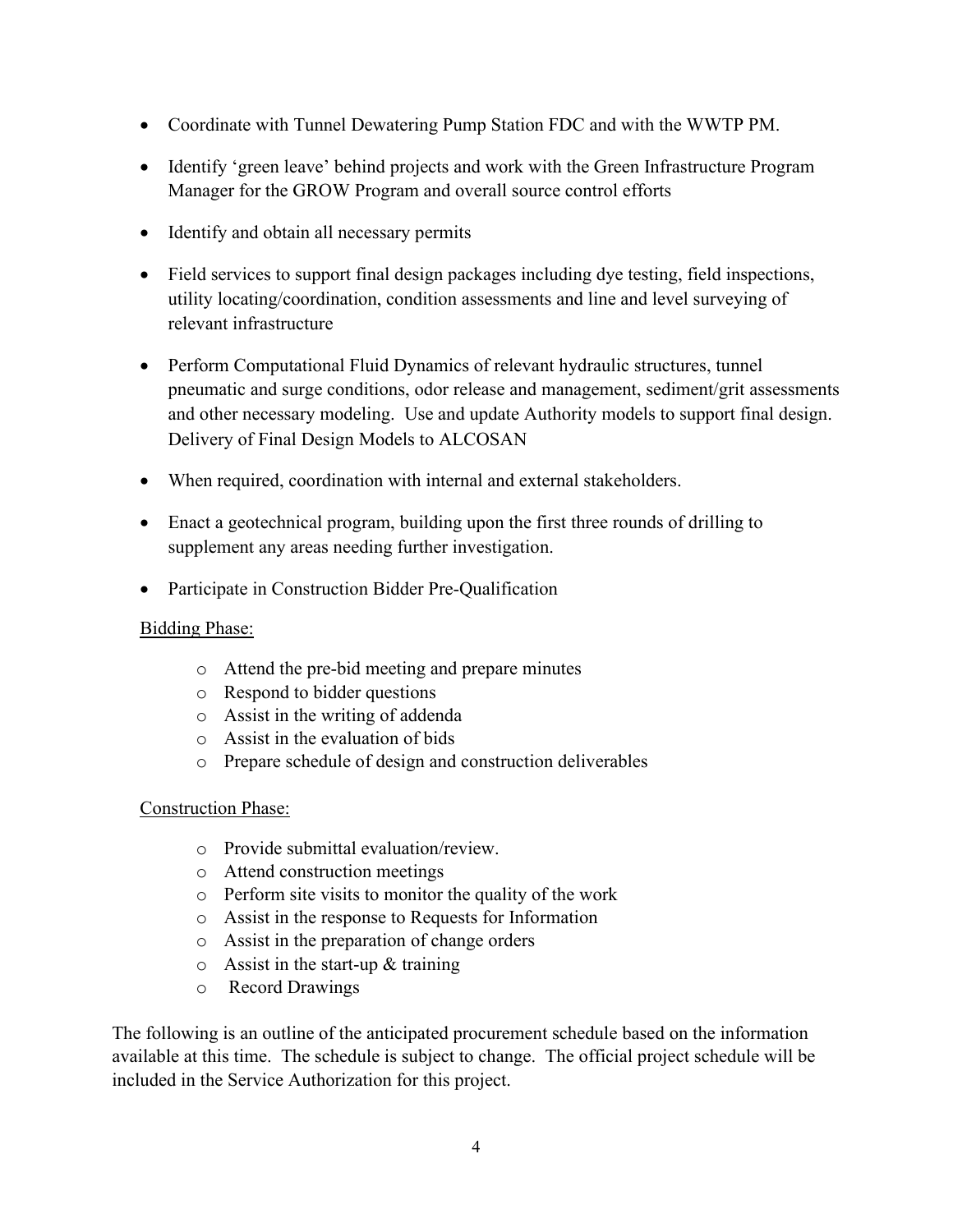- March 2021 Issue Request for Qualifications
- April 12, 2021 Informational Meeting
- May 21, 2021 Qualifications Due
- June 2021 Shortlist / RFP Release
- August 2021 Proposal submission due
- August/September 2021 Interviews
- September 2021 Contract Award
- October 2021 Negotiate, Award Fee, Issue Notice to Proceed

## **6.0 EVALUATION OF QUALIFICATIONS SUBMITTALS/SELECTION PROCESS**

The Consultant will be selected based upon the following process:

**Shortlist**: Once the deadline for the RFQ has lapsed, ALCOSAN's Procurement Project Team shall review, discuss, and independently rank all Submittals. The Procurement Project Team will evaluate Submittals based upon the following criteria:

- Firm's history and resource capability to perform required services
- Evaluation of assigned personnel
- Related experience
- Ability to meet schedule and project budget
- Familiarity with local area geography and facilities
- Local office within Allegheny County
- Ability to relate to project requirements
- MBE/WBE/SDV Participation

Based upon the evaluations of the Submittals, the Procurement Committee will develop a shortlist of firms which will be presented to the ALCOSAN Professional Services Committee for approval. Only information provided in this Submittal regarding this RFQ will count toward the firm's score.

**Request for Proposals:** Shortlisted firms will be emailed a Request for Proposal ("RFP"). Following proposal submission, Proposers will be interviewed by ALCOSAN's Project Procurement Team. The Project Procurement Team will evaluate Proposer's performance in the interview when evaluating the proposals.

After completion of the interviews, all proposals will be individually evaluated utilizing criteria clearly set forth in the RFP.

## **7.0 QUALIFICATIONS SUBMITTALS**

Electronic submittals must be received by the ALCOSAN Contracts Department no later than 2:00 PM on May 21, 2021. It is the Proposer's responsibility to ensure the submittal has been received by the Procurement Officer in a timely manner.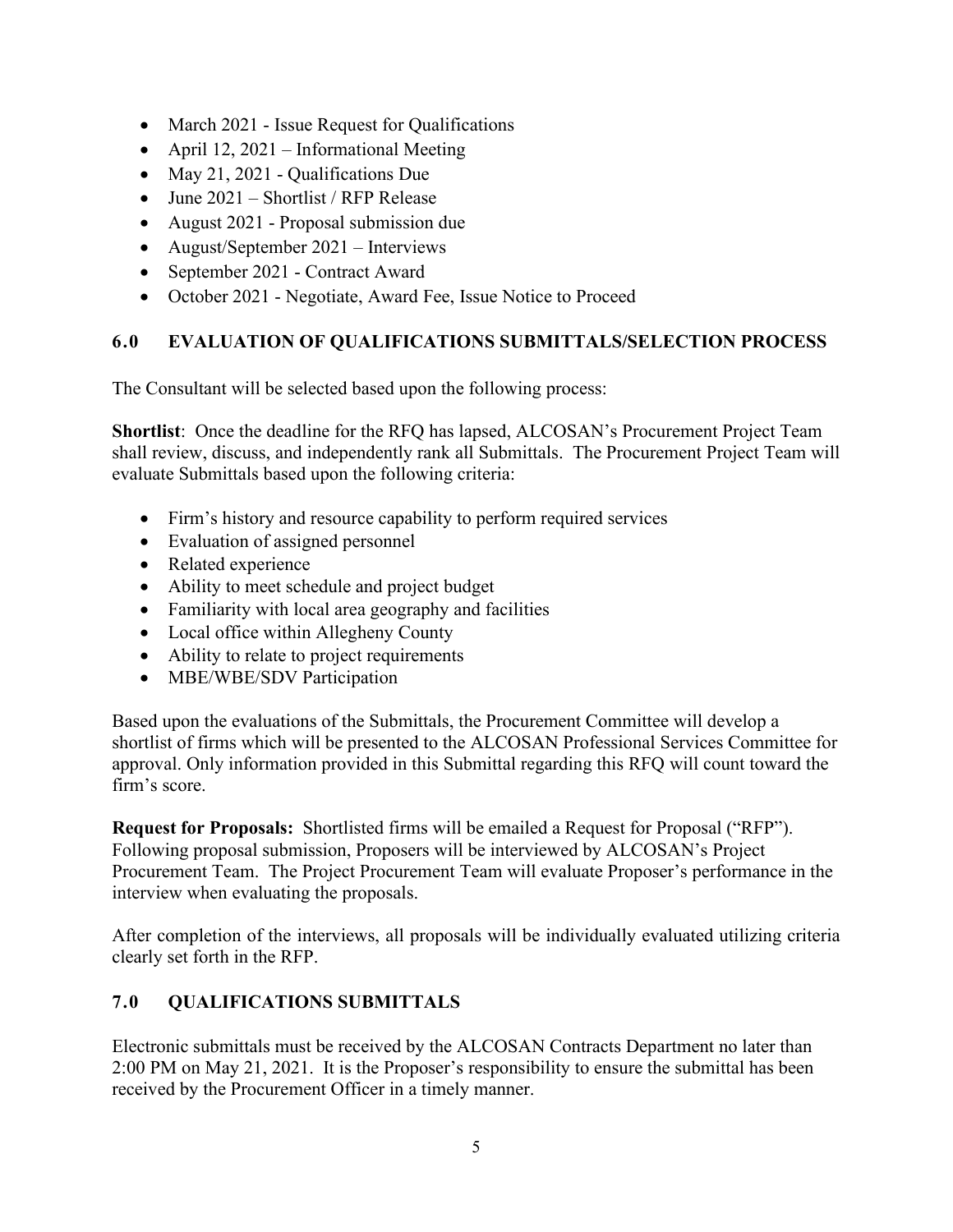Submittals should be submitted as follows:

## **STATEMENT OF QUALIFICATIONS FOR OHIO RIVER TUNNEL FINAL DESIGN**

Project S-485 Suzanne Thomas, Procurement Officer Suzanne.thomas@alcosan.org

Late and/or noncompliant Submittals will not be accepted for any reason. Submittals that do not include requested information and/or do not follow the requested format will be considered nonresponsive. Non-responsive Submittals will not be evaluated. To enable ALCOSAN to efficiently evaluate the Submittals, Proposers must strictly follow the required format in preparing their Submittals.

Each Submittal shall be organized in the following order:

- **A. Letter of Commitment:** Provide a cover letter and company profile introducing the firm. This letter shall commit the firm to the terms of this RFQ and shall be signed by a person authorized to bind the company.
- **B. Outside Cover and/or First Page:** Shall contain the name of the RFQ, the name of the Proposer, a point-of-contact, contact information (telephone and email) and the submittal date.
- **C. Table of Contents**
- **D. Team's Experience/References (Tabbed Section 1):** The Proposer shall select five (5) similar projects using Part I, Section F, SF 330, to highlight, as best representing the Team's project experience. Using the SF 330 format, the Proposer shall prepare a brief, two-page, summary of the project including the following information:
	- Project Name and Location
	- Date(s) of Project
	- Project Owner
	- Contact Name/Address/Telephone Number/Email Address
	- Description of the Project, identifying and highlighting the Proposer's involvement.
	- Firm Name and Role
	- Key Personnel involved in the Project, including Subconsultants
	- Year Completed
	- Total Fees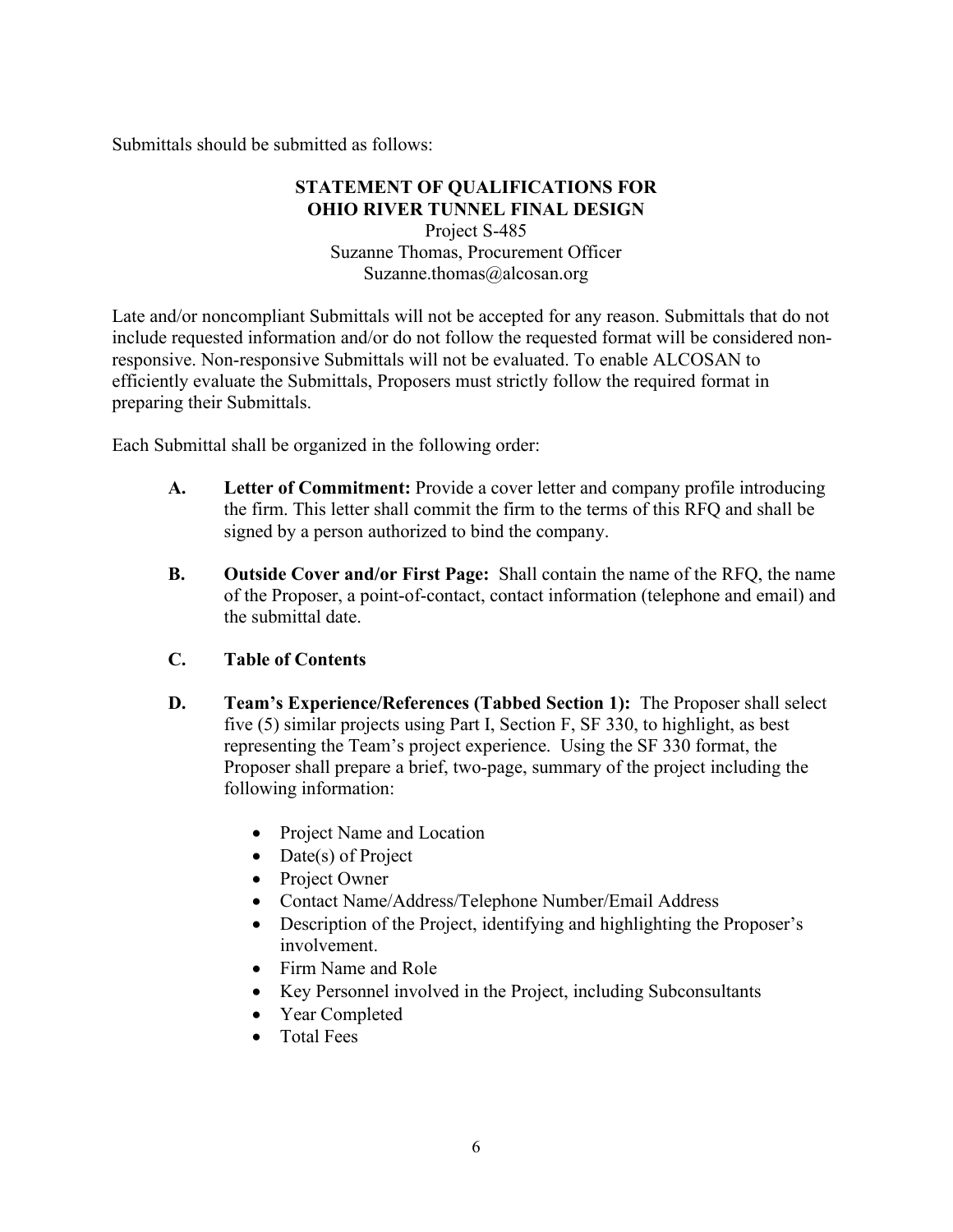**E. Team's Experience (Tabbed Section 2):** The Proposer will submit a completed Form SF 330 (Parts I and II).

The Proposer shall attach an 11x17 Organizational Chart (Part I, Section D) of the proposed Team, not to exceed one (1) page.

The Proposer may provide no more than ten (10) resumes of key personnel for Part I, Section E, with each resume not exceeding two (2) pages. The resumes should be project based and not a chronological listing of employment. The resumes must be in the SF 330 format.

The Proposer shall provide a matrix of the Projects identified in Section 1 and the team members, including subconsultants, participation on each project.

### **F. Commitment to MBE/WBE/SDV Participation Goals (Tabbed Section 3):**

ALCOSAN encourages businesses owned and operated by minorities, disadvantaged, women, and service-disabled veteran business enterprises to submit Submittals or to participate as subconsultants or suppliers. The Proposer shall be required to utilize minority, disadvantaged, women (MBE) and servicedisabled veteran (SDV) business enterprises to the fullest extent possible. The MBE/WBE participation goals are 10-25% of the total value of the Consultant's proposed services. The SDV participation goals are 3% of this same total value. A copy of ALCOSAN's Supplier Diversity Business Policy Statement is available on the ALCOSAN website. At this stage of submitting qualifications, ALCOSAN is looking for more than a general commitment to the goals of the policy. The companies must have a certification from a third party. The Service-Disabled Veteran Business must be certified by the Veteran's Administration.

ALCOSAN understands that the ability to use subconsultants will vary and depend greatly on the size and type of project. The Proposer shall describe its commitment to the policy, highlighting MBE/WBE/SDV participation rates on the Proposer's past projects. The Proposer should identify potential team members, if any, proposed under this project and integrate the firms into the project.

Failure to provide a clear MBE/WBE/SDV team structure where the team members are integrated into the program will impact a submittal's evaluation.

**G. Potential Conflict of Interest (Tabbed Section 5):** There are several Consultants who may be precluded, based upon their role in either the Preliminary Planning and/or the Program Manager for Tunnel. Each team member shall submit a Certificate of Conflict of Interest (See [https://www.alcosan.org/work-with](https://www.alcosan.org/work-with-us/standard-forms)[us/standard-forms\)](https://www.alcosan.org/work-with-us/standard-forms). Should a firm be unsure if the scope of work performed could be a potential conflict of interest, said firm shall notify the ALCOSAN